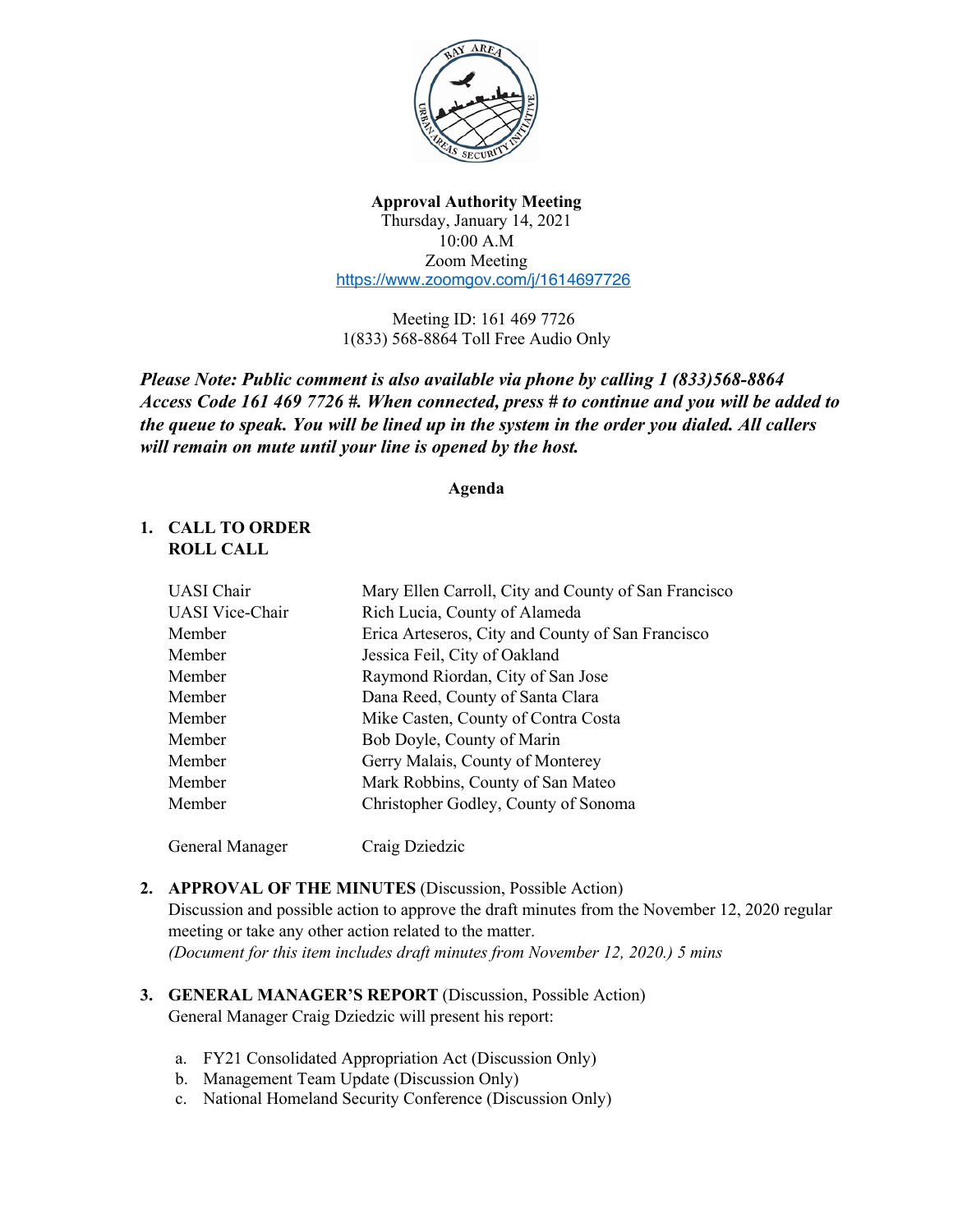d. Management Team Tracking Tool and Future Agenda Items (Discussion Only)

 *(Documents for this item are a report and the Tracking Tool from Craig Dziedzic.) 5 mins*

**4. ELECTION OF UASI OFFICERS** (Discussion, Possible Action)

The Chair will receive nominations and conduct a vote on the positions of UASI Chair and Vice Chair for the 2021 term. Possible action to support any recommendation(s) or take any other action related to this matter.

*(Document for this item is a report from Craig Dziedzic.) 5 mins*

- **5. UASI FY21 SUSTAINMENT AND REGIONAL PROJECTS** (Discussion, Possible Action) Regional Program Manager Janell Myhre will present the proposed FY21 UASI sustainment and regional projects with funding recommendations. The following presentations will be made:
	- a. Bay Area Training & Exercise Program Annual Report Jodi Traversaro
	- b. Northern California Regional Intelligence Center Annual Report **–** Mike Sena
	- c. Regional Public Safety Information Sharing System Annual Report Brian Rodrigues
	- d. BayRICS Annual Report Corey Reynolds

*(Documents for this item are a report and 4 appendices.) 30 mins*

- **6. RISK MANAGEMENT KICK-OFF 2021** (Discussion, Possible Action) Project Manager Amy Ramirez will present the 2021 Risk Management program. *(Documents for this item are a report and two appendices from Amy Ramirez.) 5 mins*
- **7. FY18 UASI SPENDING REPORT** (Discussion, Possible Action) Chief Financial Officer Tristan Levardo will present the FY18 UASI Spending Report. *(Documents for this item are a report from Tristan Levardo.) 5 mins*

## **8. ANNOUNCEMENTS - GOOD OF THE ORDER**

## **9. GENERAL PUBLIC COMMENT**

Members of the public may address the Approval Authority for up to three minutes on items within the jurisdiction of the Bay Area UASI Approval Authority.

#### **10. ADJOURNMENT**

If any materials related to an item on this agenda have been distributed to the Approval Authority members after distribution of the agenda packet, those materials are available for public inspection at the Bay Area UASI Management Office located at 711 Van Ness Avenue, Suite 420, San Francisco, CA, 94102 during normal office hours: 8:00 a.m. - 5:00 p.m.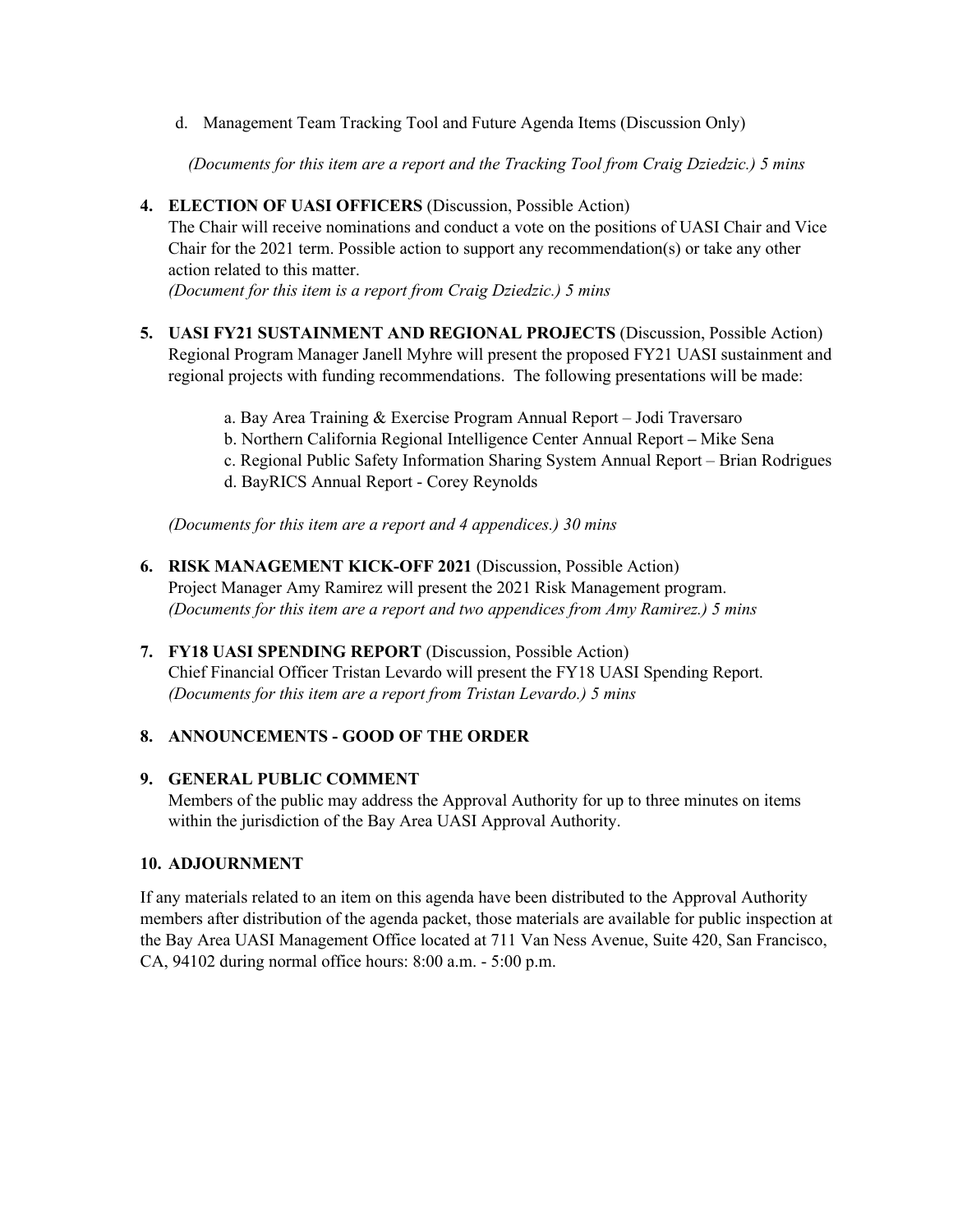#### **Public Participation:**

It is the policy of the Approval Authority to encourage and permit public participation and comment on matters within the Approval Authority's jurisdiction, as follows.

- *Public Comment on Agenda Items.* The Approval Authority will take public comment on each item on the agenda. The Approval Authority will take public comment on an action item before the Approval Authority takes any action on that item. Persons addressing the Approval Authority on an agenda item shall confine their remarks to that particular agenda item. For each agenda item, each member of the public may address the Approval Authority once, for up to three minutes. The Chair may limit the public comment on an agenda item to less than three minutes per speaker, based on the nature of the agenda item, the number of anticipated speakers for that item, and the number and anticipated duration of other agenda items.
- *General Public Comment.* The Approval Authority shall include general public comment as an agenda item at each meeting of the Approval Authority. During general public comment, each member of the public may address the Approval Authority on matters within the Approval Authority's jurisdiction. Issues discussed during general public comment must not appear elsewhere on the agenda for that meeting. Each member of the public may address the Approval Authority once during general public comment, for up to three minutes. The Chair may limit the total general public comment to 30 minutes and may limit the time allocated to each speaker depending on the number of speakers during general public comment and the number and anticipated duration of agenda items.
- *Speaker Identification.* Individuals making public comment may be requested, but not required, to identify themselves and whom they represent.
- *Designated Public Comment Area.* Members of the public wishing to address the Approval Authority must speak from the public comment area.
- *Comment, Not Debate.* During public comment, speakers shall address their remarks to the Approval Authority as a whole and not to individual Approval Authority representatives, the General Manager or Management Team members, or the audience. Approval Authority Representatives and other persons are not required to respond to questions from a speaker. Approval Authority Representatives shall not enter into debate or discussion with speakers during public comment, although Approval Authority Representatives may question speakers to obtain clarification. Approval Authority Representatives may ask the General Manager to investigate an issue raised during public comment and later report to the Approval Authority. The lack of a response by the Approval Authority to public comment does not necessarily constitute agreement with or support of comments made during public comment.